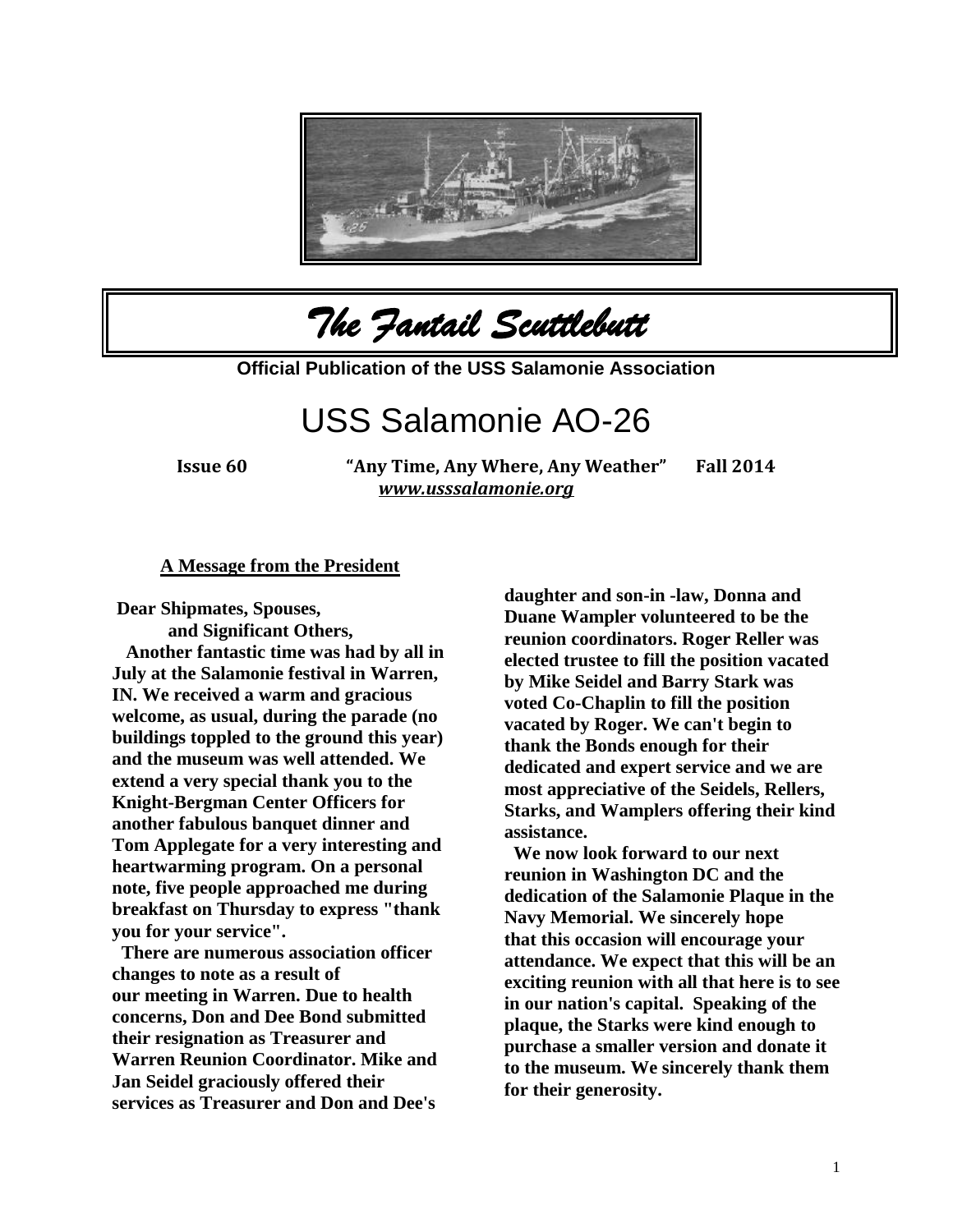**In addition to those mentioned above, we again thank Dorothy and John Lichoff and Rita and Dave Wood for their continued and untiring efforts on behalf of the association.**

**We hope that you all have had a healthy and enjoyable summer. Until we meet again in DC, we wish you all "fair winds and following seas".**

> **Best Wishes, Chuck Wazenegger**

#### **A Message from John Lichoff**

**Shipmates,**

**Another summer and reunions have passed us by. We have seen many changes and have lost some very good friends whose memories and wonderful moments will never be forgotten.**

**The biggest change to the Salamonie family was the surprise resignation and loss of Don and Dee Bond's outstanding service as Treasurer of USS Salamonie due to his illness and both of their knowledge will be missed. Thank You Don and Dee.**

**We have a new slate of officers and looking forward to a new and healthy regime for the Salamonie family as a whole.**

**The old motel in Warren has been bought by a new owner and he has completely gutted and rebuilt the entire complex. It will reopen sometime in October and we will be staying there next Fourth of July. Don & Dee were there last week and personally talked to the new owner. More info will be coming at a later date.**

**Donna Wampler (daughter of Don & Dee Bond) has volunteered to be our hostess for our Warren reunions. Welcome aboard Donna.**

**Things are in place for our reunion in Washington DC and looking forward to the many sites and activities and renewing old acquaintances.**

**Congratulations are in store for Jan Seidel's work on the large quilt she made for the 911 disaster.**

**I have been sidelined for a while now and should be back to 100% in a couple of months. (Total Knee replacement)** 

> **Thanks for the cards and calls. God Bless from Dorothy and I. John D. Lichoff**

#### **USS Salamonie Association**

**New Officers: President – Chuck Wazenegger [\(bear1151@verizon.net\)](mailto:bear1151@verizon.net)**

**Vice President/Records/Honor Roll - John Lichoff [\(jlichoff@neo.rr.com](mailto:jlichoff@neo.rr.com)**

**Treasurer – Mike Seidel [jqq2042@gmail.com](mailto:jqq2042@gmail.com)**

**Trustee – Roger Reller [reller1g@hotmail.com](mailto:reller1g@hotmail.com)**

**Chaplin – Barry Stark [barrylamar@comcast.com](mailto:barrylamar@comcast.com)**

**Editor/Newsletter – Rita Wood [RLW313@AOL.COM](mailto:RLW313@AOL.COM)**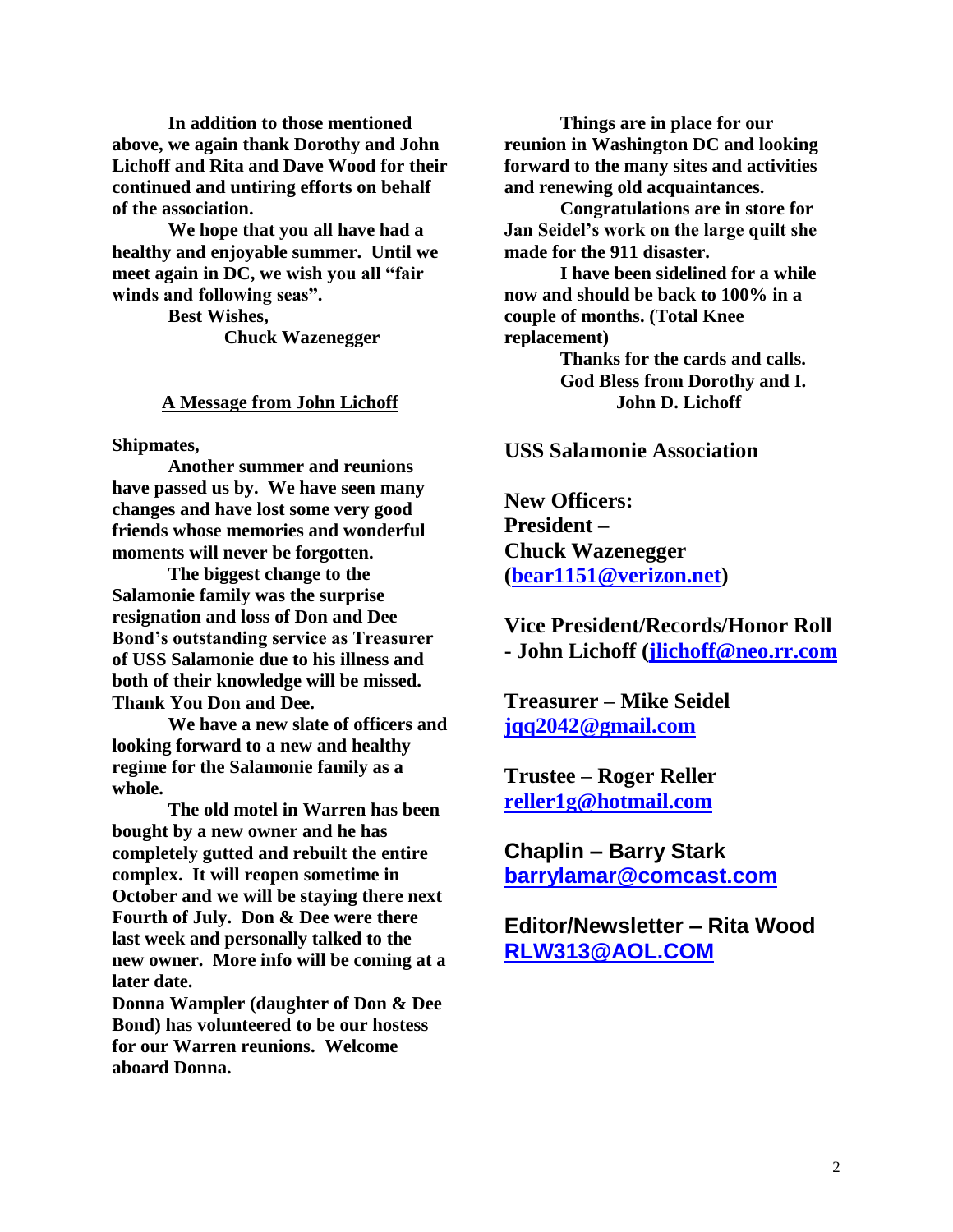

## **HONOR ROLL**

**Walter Lawrence CS3 52-53 Alvin Bastifell RD2 62-64 Arnold A. Dauch EM2 58-59 Leonard StrayerFN1 42-43 Max Thielbar EM2 48-52 Francis Charles Cronin BMSN 48-50 Thomas Boland RDSN 63-66 Walter N. Cottrell LCDR 64-66 Life member Richard O. Knutson SN/1C 55-57 Life member**

**Welcome Back: Tom Moses**

**Sick/Surgery/Treatments-Please keep in your prayers, and send cards to: Gordon Cook Terry Whiteside Harold Craton Jacob L. Ritzen Raleigh & Rose Masters Don Bond John D. Lichoff**



**USS Saratoga**

**On August 21, 2014 the USS Saratoga, a Navy aircraft carrier, left Pier 2 in Newport, RI with the help of five tug boats, barely making it under the Newport Pell Bridge while getting a nineteen gun salute from the Artillery Company of Newport.** 

**The last shot was fired by Saratoga plank owner, Monty Gomez, who was an original crew member.**

**The Saratoga was decommissioned in 1994 and has been in Newport since 1995. She was headed for Brownsville, Texas where she will be dismantled and recycled.**

**The shoreline in Newport was crowded with spectators who respectfully watched her last departure.** 

**The USS Saratoga served her country well.**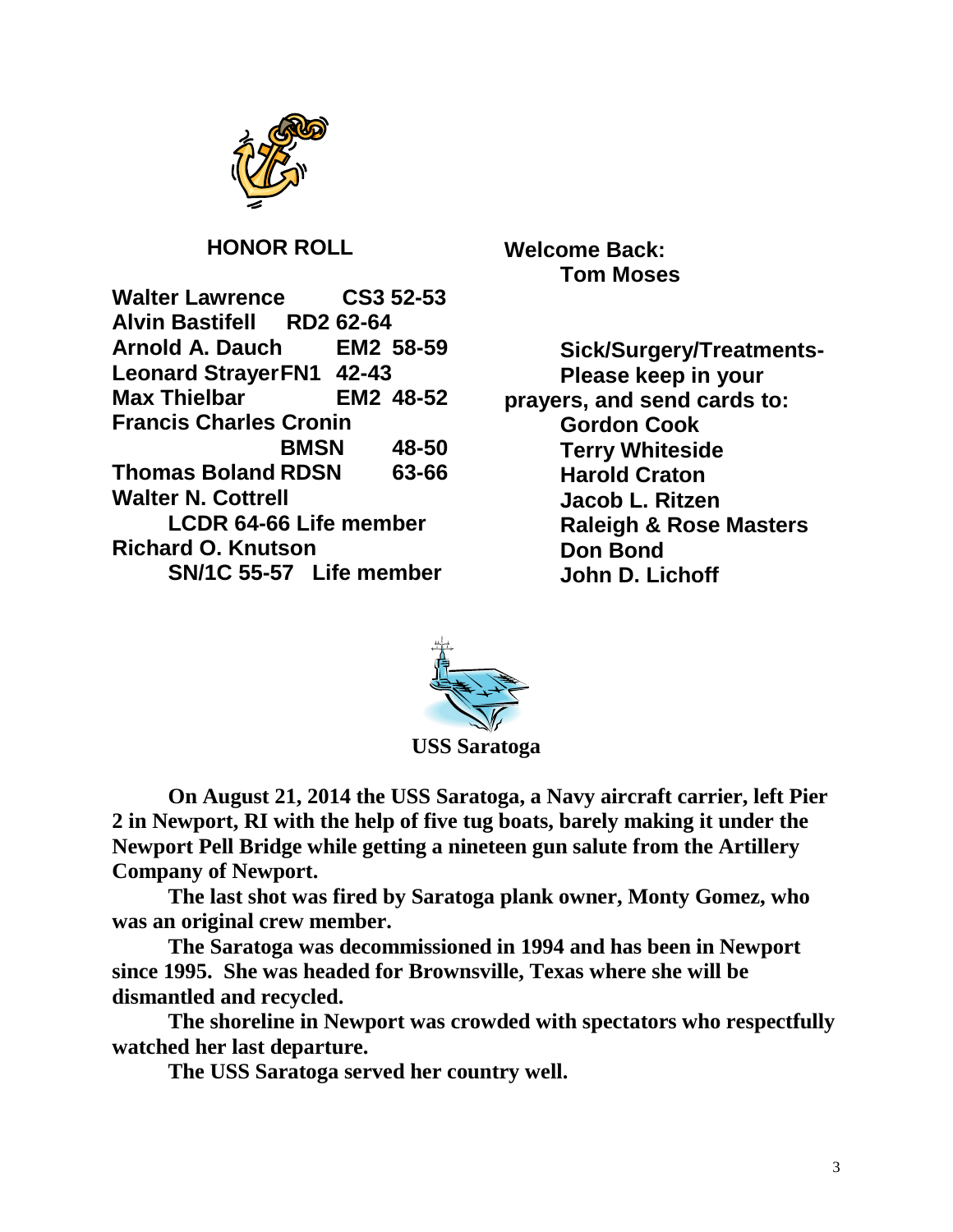# **Salamonie Reunion 2015**

The USS Salamonie Reunion for 2015 will take place in Washington, DC from April 22 through 26; 2015.The trip will include the installation and dedication of the USS Salamonie AO-26 Plaque in the Navy Memorial Foundation.

If you want one for yourself, they are available for a fee. Contact John Lichoff and he'll send you a form to be used for the purchase.



**A Report about Lilly Nutter**

**She has sent 1374 boxes have been sent to service personnel in harm's way thus far. Donations from Association members help her to pay for postage.**

**She got a huge box of women's shoe boxes from a donor and, being an expert packer, she is able to send meaningful gifts.**

**At times, due to privacy concerns, Lilly has experienced obtaining names and addresses of active military personnel, but the Navy has come to the rescue. She has been sending packages to personnel on board two ships.. She sends several to one person who distributes them to personnel on board who do not get mail. As a result, she is making a lot of sailors (both male and female) very happy.**

**If you wish to help support her effort send a check made out to USS Salamonie to Mike Seidel, our treasurer, and tell him the money is for Lilly's mailing fund.**



**Send your dues and/or contributions to: Mike Seidel 32 11 Northern Valley Drive NE Rochester, MN 55906 (507- 226-8698)**

#### **Remember that your dues and donations help to keep the Association afloat.**

**Make your dues check out to USS Salamonie and send it with this form to Mike Seidel**

| <b>USS Salamonie Association</b><br><b>Dues 2015</b>                              |
|-----------------------------------------------------------------------------------|
|                                                                                   |
|                                                                                   |
|                                                                                   |
| State: _________________ ZIP: ____________                                        |
| Telephone: _________________________                                              |
|                                                                                   |
| I prefer to get my newsletter via:<br>________ Snail mail<br>$\frac{1}{2}$ E mail |

**Additional donations can be made to the:**

**Knight-Bergman Civic Center**

- **USS Salamonie Postage Fund for Lilly Nutter's Troop Care Packages**
- **General fund for the Association expenses**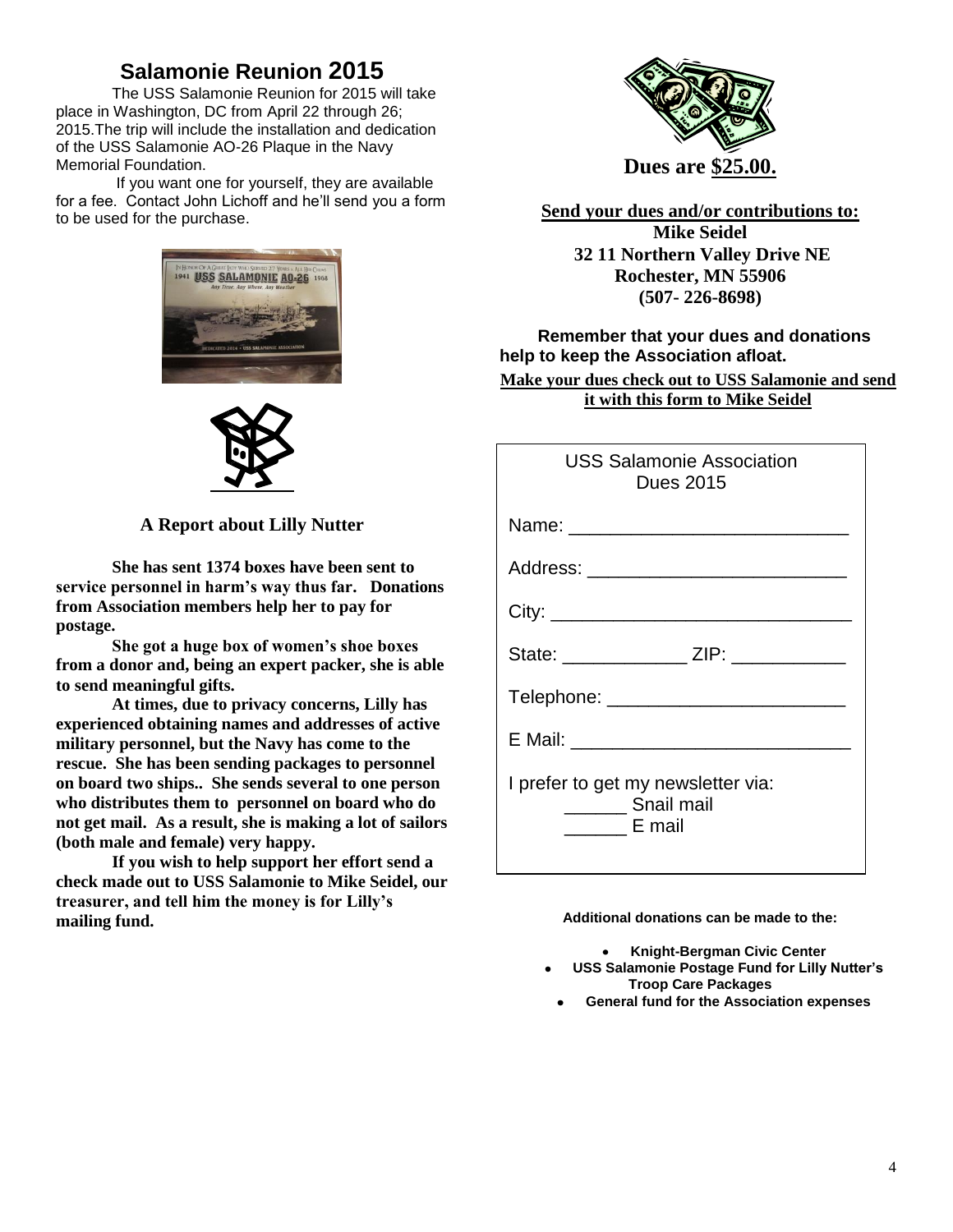## **Navy Hauls Down Ensign On Veteran Oiler Salamonie**

**A venerable nursemaid of the Navy's Atlantic and Pacific fleets was retired yesterday with honors and some tears at the Philadelphia Naval Base. At exactly 2:10 P.M. Captain Carl Seiberlich, 47, a native of Jenkintown, read the orders from the Chief of Naval Operations, which decommissioned the U.S.S. Salamonie, AO-26. The Salamonie refueled more than 9,000 ships at sea, more than any other oiler in history. "Anyone who has sailed in a Navy ship can recall being refueled sometime by the Salamonie," Seiberlich said. "She was most at home with an aircraft carrier to port and a guided missile cruiser to starboard and the seas like mountains," he added.**

**When she was retired to mothballs yesterday, the ship owned the record of the vessel in longest continuous, commissioned service in the Navy. Twenty-seven years to be exact. The Salamonie was built for ESSO in 1936 (launched 18 September 1940) and commissioned by the Navy, 28 April 1941. She was named for a quiet little river in Indiana. She displaces 26,000 tons and is 555 feet long.**

**There was no band playing when the old girl went on social security in the back bay at the Navy Yard. A few chairs on deck were occupied by the skipper's mother, Mrs. H. D. Seiberlich, of the Kenilworth Apartments and a dozen friends from Jenkinstown. A dark low sky hung over the long gray ship. She was hemmed in by old carriers and destroyers. Workmen building two new submarines right beside her didn't even look at her.**

**It seemed indecent to let the gallant old lady slip into the graveyard without some fanfare. "Haul down the colors" commanded the skipper. His voice rang out loud and clears over the noise from the submarines. About half of the crew of 250 stood on the deck and gave the last salute. All eyes were raised to the colors. Some of the older men were crying.**

**Captain Seiberlich, 25 years on Navy aircraft and ships, will take command of the carrier USS Hornet on May 1, at Long Beach, California.**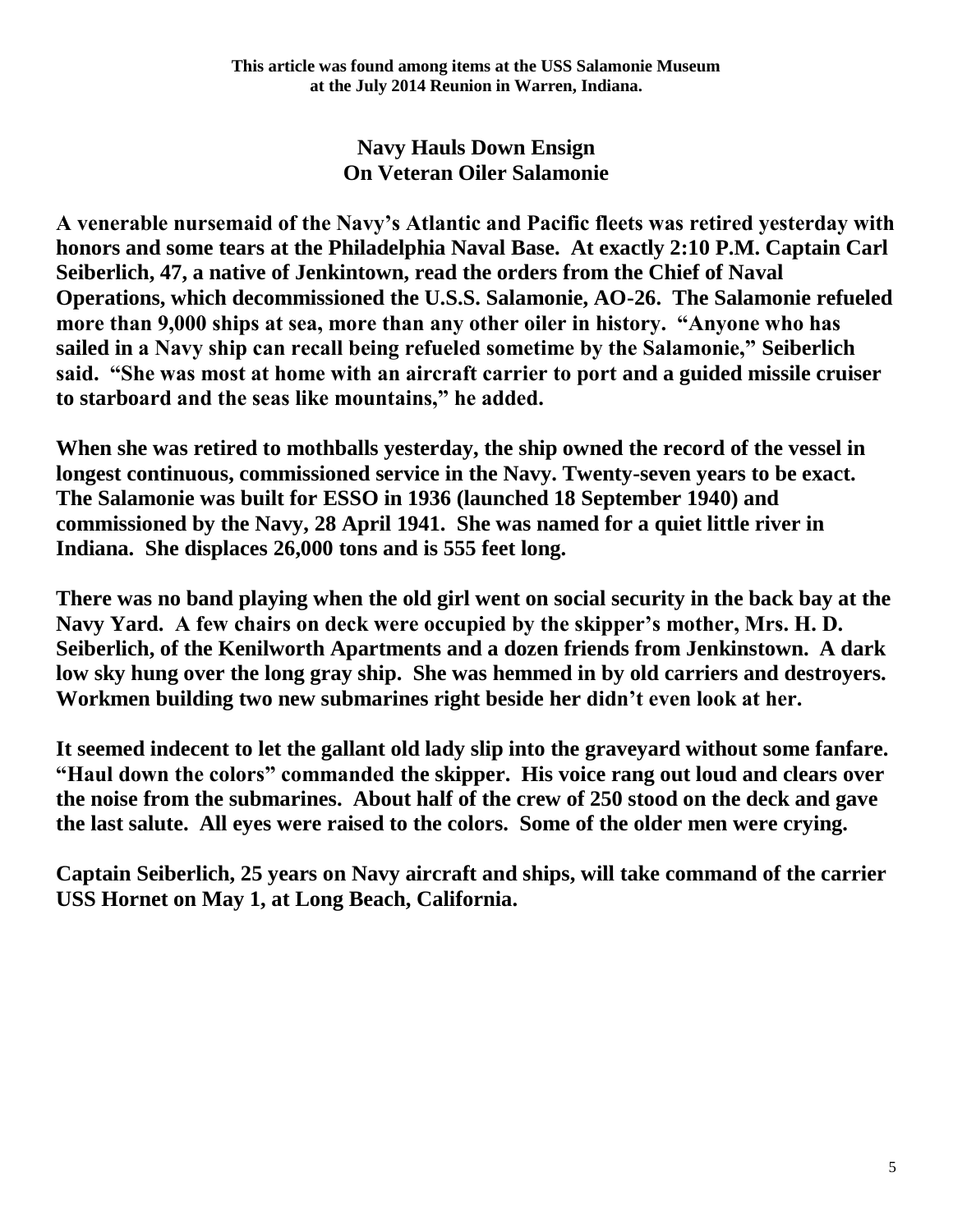# **Complete Reunion Package**

#### **Includes: 4 Nights at Comfort Inn 3 Days of Area Transportation**

 8 Attractions and Breakfast each A.M  **5 Group Meals + Banquet Buffet** 

 **- Hospitality Room is open daily -**

#### **Wednesday April 22, 2015**

 3:00 pm Check-in Comfort Inn 3:00 pm Hospitality Room Opens / Snacks 5:00 pm Everyone Meets in Hospitality Room 6:00 pm Dinner on own

#### **Thursday April 23, 2015**

12:00 pm Lunch included after the Ceremony<br>1:30 pm Arlington National Cemetery 10:00 am Motorcoach Pick up at hotel 11:00 am Navy Memorial and USS Salamonie Commemorative Plaque Dedication 1:30 pm Arlington National Cemetery 4:30 pm Back to Hotel 6:00 pm Motorcoach Pick up at hotel 6:30 pm Dinner at Pizza - Italia

### **Friday April 24, 2015**

9:30 am Motorcoach Pick up at hotel 10:00 am Navy Yard – Tour of Destroyer 11:30 am U.S. Navy Museum 1:00 pm Lunch at the Senate Cafeteria 2:00 pm Visit the White House 4:00 pm Back to Hotel 5:15 pm Motorcoach Pick up at hotel 5:30 pm Dinner at Flaming Grill Buffet

## **Saturday April 25, 2015**

- 9:30 am Motorcoach Pick up at hotel 10:30 am Lincoln Memorial, Vietnam Memorial 12:00 pm WW II & Korean Veterans Memorial 1:00 pm Board Coach for Lunch 1:30 pm Lunch at Elephant & Castle 3:00 pm Depart for Hotel
- 6:30 pm Banquet Dinner at Hotel

# *AO-26* **USS SALAMONIE**

# Washington D.C. Reunion April 22-26, 2015

 **Comfort Inn 6363 Oxon Hill Rd, Oxon Hill MD**





# Complete Reunion Package Price PER PERSON: TWO in Room: \$ 632 One in Room: \$ 894

**90% refunds for cancellations with 48 hours notice providing that the Attractions and Hotel refund DeeTours.**

**Airport Shuttle available at additional cost**

> Extra Nights Lodging \$109.00 Including Tax

> > 6

**To Register please fill** To Register please fill out Registration Form (Form will be in **Newsletter**) **Newsletter)** 

**and return it to our friends at DeeTours LLC. P.O. Box 953772 Lake Mary Fl 32795 417-527-0808**

**E-mail:Curtis@DeeTours.us** 

**\$50 Per Person Registration Deadline is February 14, 2015 – Balance Due March 15, 2015**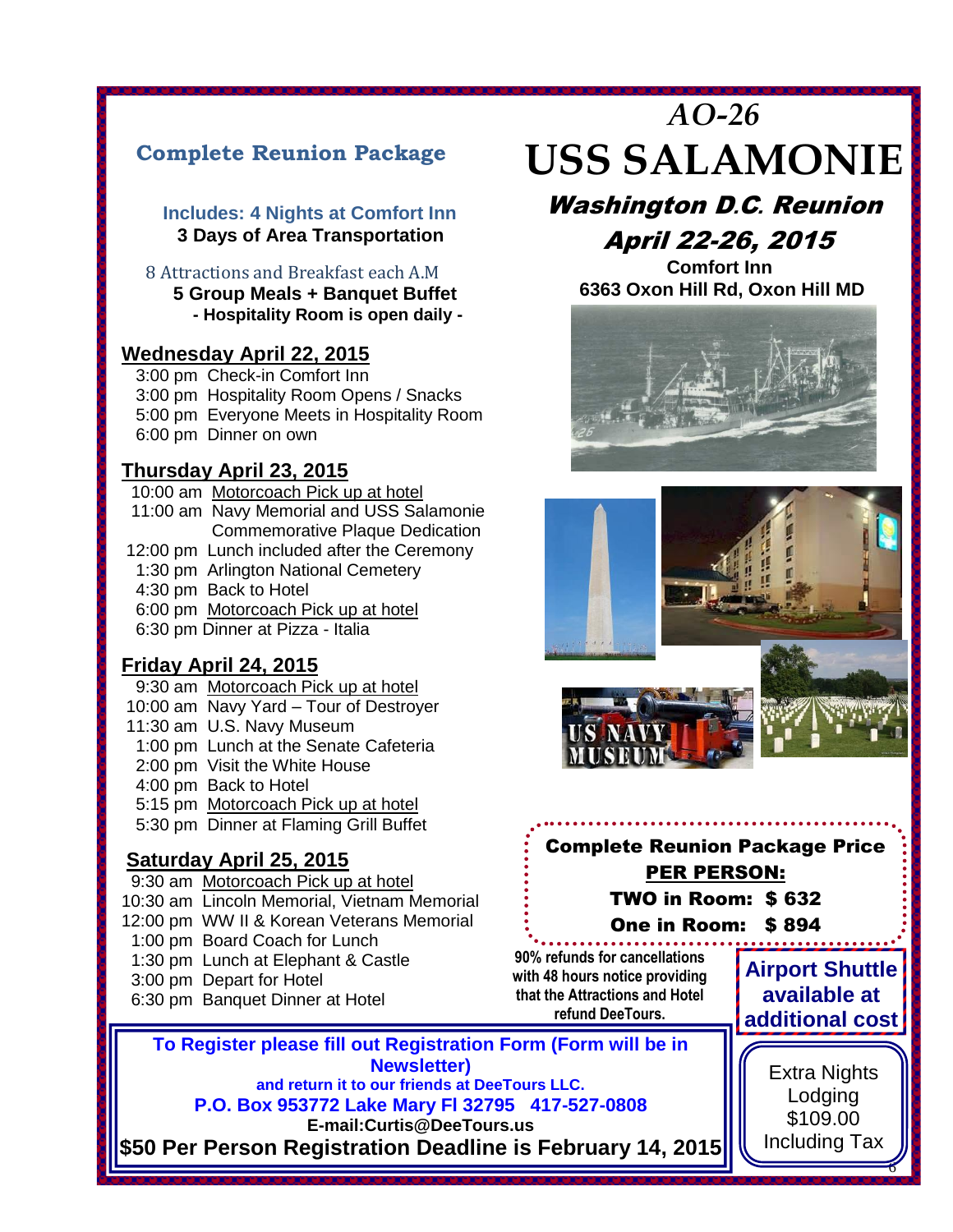**"USS SALAMONIE"REUNION BEGINS: April 22, 2015** (Wed.) **REUNION ENDS: April 26, 2015** (Sun.)

|                                                                                                                    | Phone: $($                                        |                                                                               |  |
|--------------------------------------------------------------------------------------------------------------------|---------------------------------------------------|-------------------------------------------------------------------------------|--|
| City:                                                                                                              |                                                   |                                                                               |  |
| Cell Phone: $($                                                                                                    |                                                   |                                                                               |  |
|                                                                                                                    |                                                   | YOUR DEPARTURE DATE: / /                                                      |  |
| 3                                                                                                                  |                                                   |                                                                               |  |
| 4<br>Smoking _____ Non-Smoking _______________ Wheel Chair Seating: Transfer to Aisle Seat? YES                    |                                                   | <b>NO</b>                                                                     |  |
| $\bf{5}$<br>AIRPORT SHUTTLE SERVICES: DeeTours does not collect monies for Airport Shuttle                         |                                                   |                                                                               |  |
| (Call Yellow Cab Taxi Service at 703-522-2222 and provide them your flight information)                            |                                                   |                                                                               |  |
|                                                                                                                    |                                                   | (Herein Client) do hereby hold harmless from any claims DeeTours IIc. and all |  |
| suppliers used in the final DeeTours Ilc. package.                                                                 |                                                   |                                                                               |  |
|                                                                                                                    |                                                   |                                                                               |  |
| Date<br><b>Client Signature</b>                                                                                    |                                                   |                                                                               |  |
| \$50 Per Person Registration Deadline is February 14, 2015 - Balance Due March 14, 2015                            |                                                   |                                                                               |  |
|                                                                                                                    | $\overline{\phantom{a}}$                          | All pricing listed includes tax                                               |  |
| COMPLETE WASHINGTON DC PACKAGE: \$894.00 Per Person (1 in room) OR 5092.00 per person (2 in room)                  |                                                   |                                                                               |  |
| EXTRA NIGHTS OF LODGING \$109.00 Includes tax.                                                                     |                                                   |                                                                               |  |
| # of Persons \$ per Person Total Amount                                                                            |                                                   |                                                                               |  |
| # of EXTRA Room Nights $\frac{\$109.00}{\$}$                                                                       |                                                   | Special needs? Diet, HC room etc.                                             |  |
| <b>ADD ON Shows OR Services:</b>                                                                                   |                                                   |                                                                               |  |
|                                                                                                                    | $\therefore$ x \$ = $\qquad$ =                    |                                                                               |  |
|                                                                                                                    |                                                   |                                                                               |  |
| <b>PAYMENT DUE:</b><br>ð<br><b>GRAND TOTAL:</b>                                                                    |                                                   |                                                                               |  |
| RETURN Completed form with payment to:                                                                             |                                                   |                                                                               |  |
|                                                                                                                    | DeeTours LLC. at P.O. 953772, Lake Mary Fl. 32795 |                                                                               |  |
|                                                                                                                    | All Checks to be payable to: DeeTours LLC.        |                                                                               |  |
| For additional information call DeeTours 417-527-0808                                                              |                                                   |                                                                               |  |
| <b>All Deposit and Balance</b><br>payments must be paid by check or money order and<br>mailed to the above address |                                                   |                                                                               |  |
| This Section to be completed by DeeTours upon receipt of payment(s)                                                |                                                   |                                                                               |  |
|                                                                                                                    | FINAL BAL \$                                      |                                                                               |  |
|                                                                                                                    |                                                   |                                                                               |  |